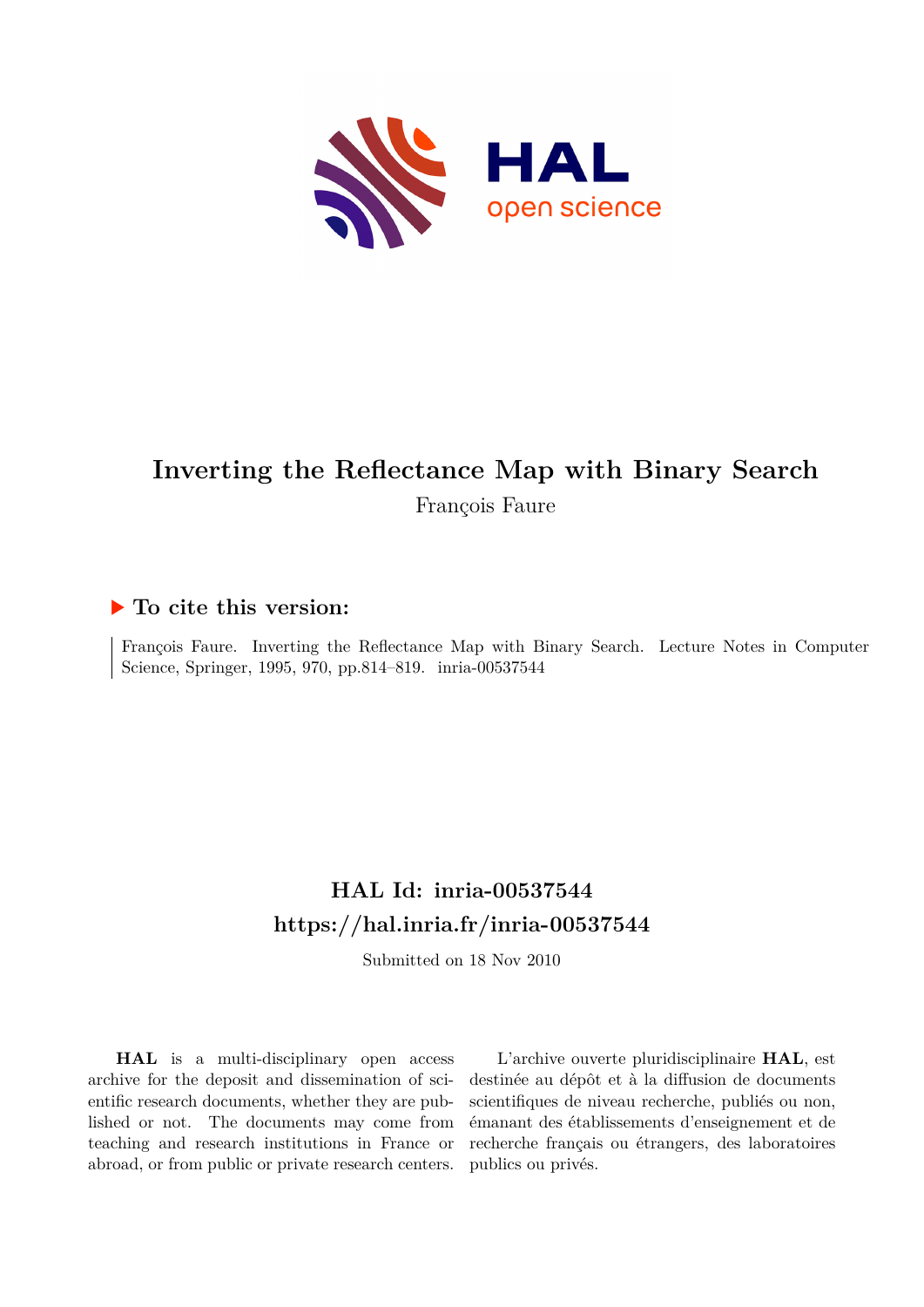# Inverting the Reflectance Map with Binary Search

Francois Faure faure@imag.fr

imagis/imag ? ,BP53 38041 Grenoble cedex 9 tel +33 76 63 57 94, fax +33 76 44 66 75

Abstract. Stereophotometric computer vision is based on the inversion of an equation system which represents the physical reflection phenomenon under different lighting conditions. In noisy conditions, the system has generally no solution, and the typical way to solve it is to find the solution which minimizes some error function. This paper proposes a new approach to deal with this system, using the so-called Geometrical Compatibility Function. The problem is turned into a root-finding in a one-dimensional space and the robustness is largely improved with respect to wrong reflectance model coefficients.

### 1 Introduction

#### 1.1 BRDF and the surface model

Stereophotometric methods for computer vision, first introduced by Woodham [7], aim to locally compute from different images the tangent plane at each point of a surface, in order to deduce a surface model. They are based on the knowledge of the Bidirectionnal Reflection Distribution Function (BRDF), which represents the scattering of reflected light through the directions of the local exterior halfspace (fig.  $1$ ).

Most real-world materials do not have the Lambertian property which leads to linear equations. There are typically two kinds of non-Lambertian phenomenons: specularities and specular diffuse reflection. Specularities (mirror-like reflections) were much studied in order to avoid their influence on the computation, or to use them for geometrical deductions [1, 2, 3]. The approach is to treat them apart from diffuse reflection. The specular diffuse reflection is difficult to deal with, since it needs knowledge of the BRDF and involves more complex and unstable equations. It was shown [4] that for a large class of BRDFs, three equations ( thus three images ) are needed to obtain a unique solution. The problem is that the BRDF is usually unknown, thus approximations lead to errors in the reconstruction of the normals.

<sup>?</sup> iMAGIS is a joint project CNRS,IMAG, INPG, INRIA, UJF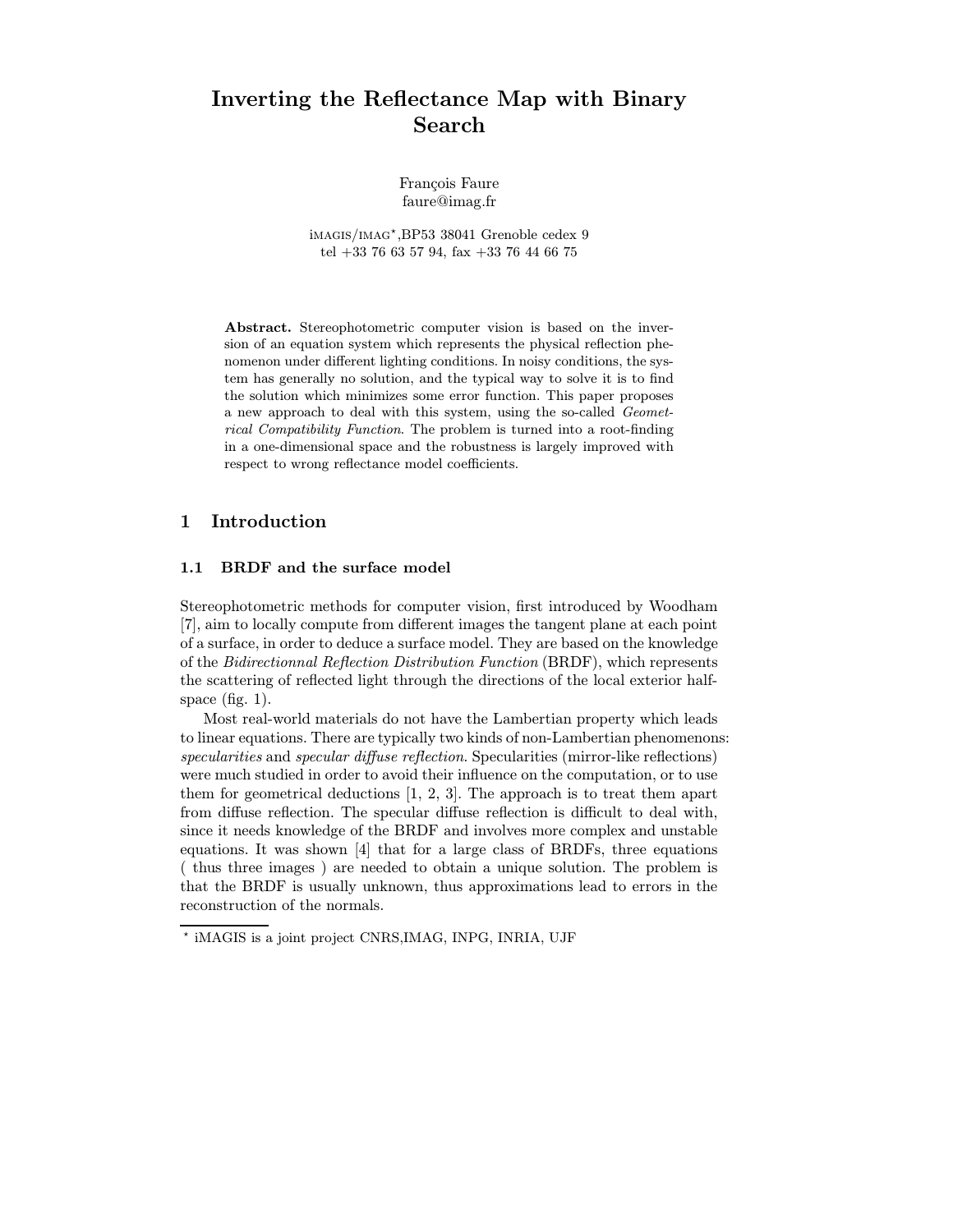

Fig. 1. The grey 3d-surface represents the values of a plausible non-Lambertian  $BRDF(n, s, v)$  for different viewing directions

#### 1.2 Computing the normals

The input data is composed of several images created under different known lighting conditions. From a physical point of view [6, 5], radiance  $L_r$  cast through direction  $\boldsymbol{v}$  is quantified by the expression:

$$
L_r(\boldsymbol{n},\boldsymbol{v}) = \int_{\Omega} L(\boldsymbol{s}) \boldsymbol{n}.\boldsymbol{s} BRDF(\boldsymbol{n},\boldsymbol{s},\boldsymbol{v}) d\omega_i \tag{1}
$$

where  $L(s)$  is the irradiance from direction s, expressed in  $W.m^{-2}.st^{-1}$ , and  $\Omega$ the exterior half-space. When the BRDF is known, and with three available images, equation 1 and numerical data allow us to build equation systems, the solution of which provide the local normal coordinates on a regular grid  $n(i, j)$ which corresponds to the pixels grid.

#### 2 A new method for computing the normals

#### 2.1 Creating the equation system

In order to simplify equations, the light source is typically assumed to be a single point at infinity, of known power, and we will only deal with diffuse reflection, without interreflections. The radiance equation 1 becomes  $L_r(s,n,v)$  =  $L(s)n.sBRDF(n, s, v)$  with  $L(s)$  expressed in  $W.m^{-2}$ . In the case of a non-Lambertian reflection [8, 9, 10], the system:

$$
\left\{\begin{matrix}L_r(\boldsymbol{s}_1,\boldsymbol{n},\boldsymbol{v})=L_1\\L_r(\boldsymbol{s}_2,\boldsymbol{n},\boldsymbol{v})=L_2\\L_r(\boldsymbol{s}_3,\boldsymbol{n},\boldsymbol{v})=L_3\end{matrix}\right.
$$

is not linear, and has no root in case of noisy data or inappropriate BRDF. With a two-equation system, there are two solutions in the general case. The classical approach is to minimize some cost function like the quadratic difference between estimated and measured radiances. The dimensions of the search space may be two or three, depending on how you parametrize the normal.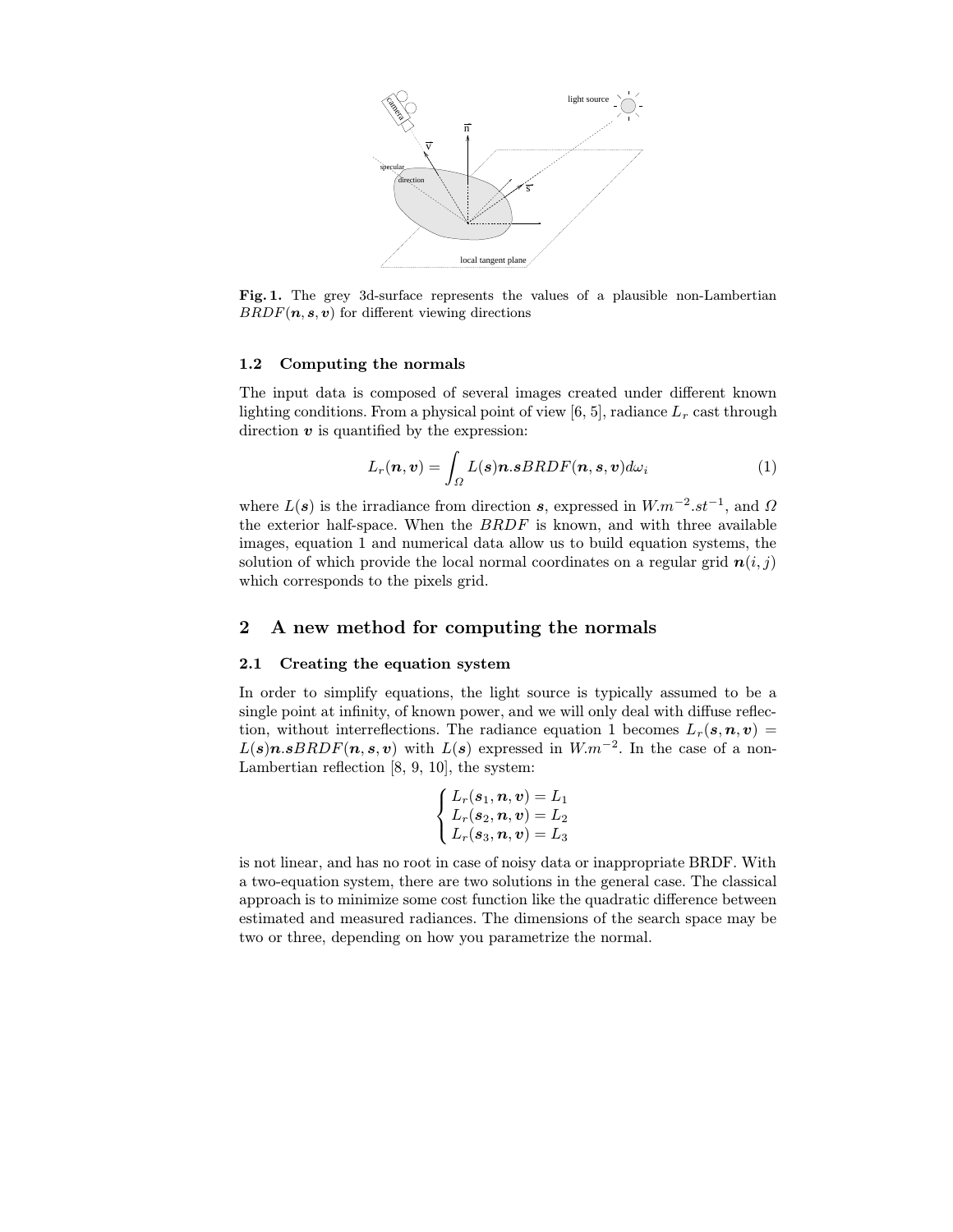#### 2.2 Root-Finding Resolution

**Principle.** Most BRDFs used for reconstruction are functions of  $n.v$  and  $n.s$ , like those of Blinn, or Torrance-Sparrow. We will use one suggested by Lewis [5], for its physically plausible analytical form, which leads to the radiance relation

$$
L(n, s, v) = L(s)n.s(K_d + K_s(\frac{n.s + n.v}{\|s + v\|})^n)
$$
\n(2)

where  $K_d, K_s$  and n are independent real coefficients. The first one corresponds to the Lambertian part of the reflection, the others define what is usually called the forescatter lobe.

Notice that this radiance function is monotonically increasing with respect to **n.s** and **n.v.** This means that, for measured values R and  $L(s)$ , given a certain  $n.v$ , you can find the corresponding  $n.s = ns(n.v)$  with a binary search. The problem is to know the value of  $n.v$ . For three images taken with a fixed camera and different known lighting directions, it is easy to compute the  $a_i$ coefficients such that  $\mathbf{v} = a_1 s_1 + a_2 s_2 + a_3 s_3$ . The linearity of the dot product leads to  $n.v = a_1 n.s_1 + a_2 n.s_2 + a_3 n.s_3$ . Replacing the  $ns_i(n.v)$  functions in the above relation creates a function that we will call the Geometrical Compatibility Function (GCF), and the desired value must be a root of this function (fig.2):  $a_1ns_1(\boldsymbol{n}.\boldsymbol{v}) + a_2ns_2(\boldsymbol{n}.\boldsymbol{v}) + a_3ns_3(\boldsymbol{n}.\boldsymbol{v}) - \boldsymbol{n}.\boldsymbol{v} = 0$ 



Fig. 2. The root provides the desired  $ns_i$  values

Validity of the method. The necessary condition to create the Geometrical Compatibility Function is that the light directions must be linearly independent. A sufficient condition for the uniqueness of the root is that all the  $a_i$  were positive, and the BRDF monotonic with respect to  $n.v$  and  $n.s$ . It means that for most reflection models, with the camera inside the  $(s_1, s_2, s_3)$  trihedron, we can implement efficient binary search resolutions.

It might seem strange that the radiance equations system has no root whereas the above function does. The reason is that we did not enforce the  $\|\mathbf{n}\| = 1$  condition. This allows us to define a measure of quality defined as  $e = (n^2 - 1)^2$ . This error will further be denoted as *estimated error*. The normal is then renormalized. Numerical experiments detailed further show that it is a reliable quality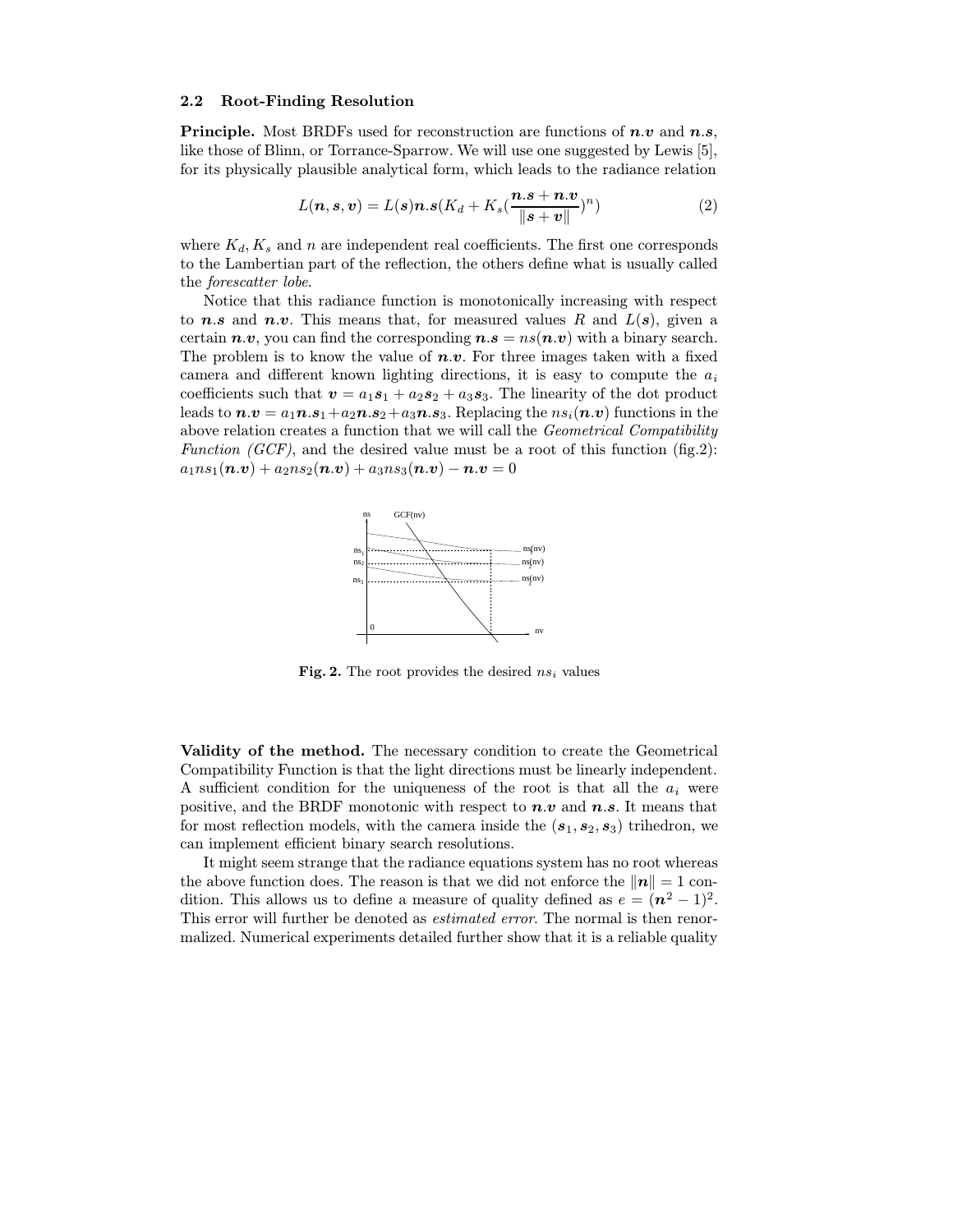evaluator. Compared with a minimization, a root-finding has the advantage to provide an exact bracketing of the solution for any desired precision. We can also expect a quicker convergence.

Extension to different points of view This method is based on the fact that  $n.v$  is the same for each image when you change only the lighting source. For three images with the same source and different camera positions, the geometrical compatibility equation turns into  $s = a_1v_1 + a_2v_2 + a_3v_3$  and the method can be adapted.

#### 3 Experimentation

The minimization was implemented with a Powell's algorithm, whereas the rootfinding used a Newton-Raphson algorithm [11]. Numerous tries were made to compare the robustness of the two methods. A theoretical  $64 \times 64$  surface was created, represented by points and normals. Three illuminations were simulated, the radiances for each pixel were computed with radiance equation 2.

The important features are robustness with respect to false reflection coefficients  $(K_d, K_s, n)$  and noisy data. The error function we use is the standard deviation between the initial and reconstructed normals. This value will be useful for two reasons: measuring the quality of the reconstruction, and if the estimated error is correctly related to the real error. It is actually important to know whether the estimated error is reliable or not, because if it is, we can expect to improve our reconstructions by minimizing the error with respect to the reflection coefficients.

The following figures show the influence of a wrong  $K_s$  on the accuracy of reconstruction. The surface is Lambertian when  $K_s = 0$ . The curves are very similar for  $K_d$ . For wrong n values, both methods lead almost to the same result. The horizontal axis shows the different values  $K_s$ , whereas  $K_d$  and n are correct. The vertical axis shows the average deviation in degrees of the objective errors of the two methods, and the value of the estimated error. For clarity, the estimated error of the classical approach was not drawn.



Fig. 3.

Fig. 4.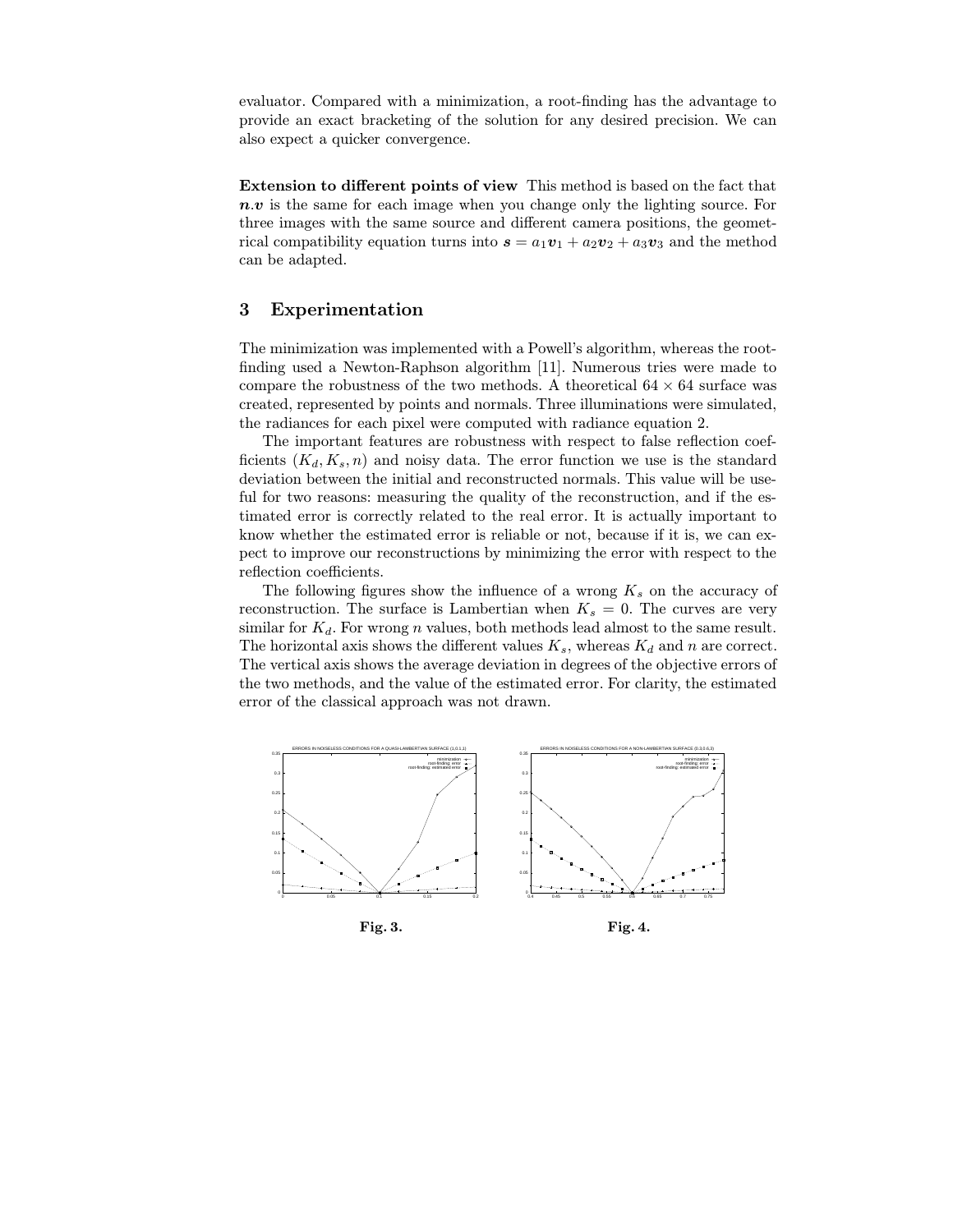The above figures show the different errors in noiseless conditions for a quasi-Lambertian surface (fig. 3) and for a non-Lambertian one(fig. 4). We can see that root-finding is much less sensitive to wrong coefficients. The estimated error can lead to the exact ones.



Figures 5 and 6 show the results with the same surfaces and a white, Gaussian noise with a standard deviation of two percent, which is a sensible value for modelizing real conditions. The new approach seems more sensitive to noisy data, since the error is bigger around the exact coefficients. However, wrong coefficients quickly compensate and reverse the difference. It means that in ordinary conditions we can expect a better reconstruction with unknown coefficients. Furthermore, the estimated error keeps a minimum around the exact coefficient, this will be helpful to improve it. Further tries showed that this minimum corresponds more precisely to the exact coefficients than the estimated error of the classical approach. Once we have the best coefficients, we can always improve the result by minimization.

The total time, including normal reconstruction, integrabilization, and integration is less than five minutes for a  $512 \times 512$  surface on an standard SGI INDY workstation.

## 4 Conclusion

Considering the Geometrical Compatibility Equation allows us to turn the normal reconstruction into a root-finding problem. For a large class of reflectance models, the root is unique and can be found with binary search. This approach is continuously suitable from Lambertian to non-Lambertian surfaces. Different tries were made to compare the efficiency of this method with a classical approach under the same hypotheses. The root-finding seems more sensitive to noisy data but much less with respect to wrong reflectance coefficients. The provided estimated error is smooth and has one minimum around the exact coefficients. This new approach could be useful for non-Lambertian or quasi-Lambertian surfaces, whose reflectance function is almost always unknown.